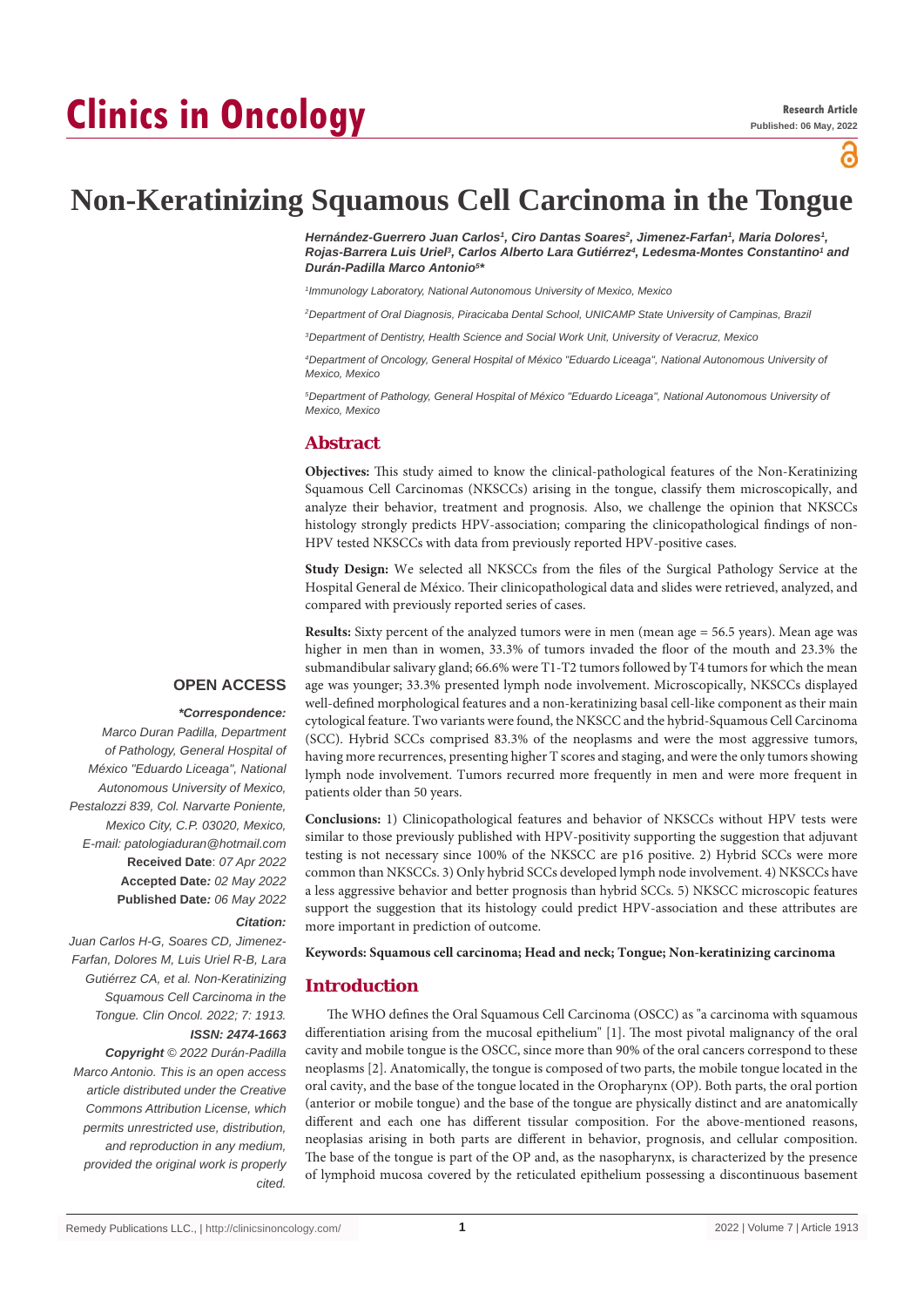membrane (also known as lymphoepithelium). In contrast, the epithelium covering the surface of the oral portion of the tongue is squamous, stratified, and keratinized [3,4]. For this reason, neoplasias arising in both portions of the tongue show contrasting microscopic features, different behavior, and prognosis, and their management also varies.

According to El-Mofty et al. [5], Squamous Cell Carcinomas (SCCs) arising from the base of the tongue manifest two main microscopic features. The first is the so-called conventional SCC, now named Keratinizing SCC (KSCC) composed of mature "keratinizing epithelium". The other kind of SCC is characterized by the presence of sheets, nests, or trabeculae of oval and, frequently, spindled hyperchromatic cells lacking prominent nucleoli and indistinct cell borders, commonly regarded as "basaloid cells". This malignancy is the Non-Keratinizing SCC (NKSCC). An intermediate entity is the "mature keratinizing" or hybrid SCC, consisting in a mixture of both features. As in the NKSCC, in the hybrid variant the basal cell component is the main feature, complemented with >10% islands of keratinizing cells.

In the 2005 WHO classification of tumors of the oral cavity and OP, differentiation between KSCC and NKSCC was not considered [6], and in the 2017 edition of the WHO Blue Book an advance was achieved, and two different types of carcinomas were described. One is the HPV-positive SCC, microscopically it exhibits a nonkeratinizing morphology that rarely shows dysplasia of the surface epithelium, suggesting it is a separate neoplasia. The second entity is the HPV-negative SCC, it shows microscopic features similar to the well-known, classical, conventional KSCC [7].

The NKSCC is a rare tumor more commonly found in the OP, considering it develops from malignant transformation of the reticulated epithelium covering the tonsillar crypts. Interestingly, we found recent reports on NKSCC examples developing in other anatomical areas covered or containing several types of epithelium different to the reticulated type, like the larynx, nasopharynx, sinonasal tract, paranasal sinuses, thymus, lungs, conjunctiva, lacrimal sac, vulva, penis, anus, and other sites [8-14]. To date, all reported oropharyngeal NKSCCs have been HPV-positive neoplasms with high K and low p53 scores. Considering that all the oropharyngeal NKSCCs are always HPV-positive, different authors suggested that light-microscopic features of NKSCC could diagnose HPV-related SCC [5,8,11-13,15-20]. Chernock et al. [16] concluded that the microscopic features of the NKSCC strongly predict HPVassociation.

Clinicopathological features of the NKSCCs of the OP are well studied in the literature and data on the cases involving the tongue are mixed with data of NKSCCs arising in other oropharyngeal sites. To date, no clinicopathological information on NKSCCs arising in the tongue tissues is available in the literature. The aims of this study were to analyze the NKSCCs attributes under a different viewpoint to know the clinical-pathological features of the NKSCCs arising in the tongue, typify these examples according to the El-Mofty et al. [5] classification, and to analyze their behavior, treatment, and prognosis. Also, in view that all NKSCCs reported in the literature were HPVpositive neoplasms, we decided to challenge the previously reported opinion that NKSCC histology strongly predicts HPV-association, comparing the clinicopathological findings of our non-HPV-tested NKSCC cases and those from previously reported examples of HPVpositive NKSCCs.

# **Material and Methods**

The files of the Surgical Pathology Service of the Hospital General de México were reviewed and all cases with diagnosis of NKSCC were selected. The protocol was approved by the Ethics Committee of the Hospital General de México "Dr. Eduardo Liceaga" and, at admission, each patient had signed a Letter of Consent. The data retrieved were: age, gender, location, treatment, TNM status, clinical stage, lymph node involvement and recurrence.

The H&E stained slides were retrieved and the El-Mofty et al. [5] classification was applied to all analyzed cases. Briefly, all three types are as follows: The KSCC is a tumor consisting entirely or diffusely of maturing squamous epithelium without NKSCC areas or basal morphology. The cells have polygonal shapes with abundant, eosinophilic, keratinizing cytoplasm; distinct cell borders, intercellular bridges, and is frequent to find marked stromal desmoplasia. Keratin formation is common but is not required, and the tumors range from well to poorly differentiated. NKSCC consists of sheets, nests, or trabeculae of oval and frequently spindled hyperchromatic cells with indistinct cell borders, absence of prominent nucleoli, and scarce amount of eosinophilic cytoplasm. Comedonecrosis and mitotic activity are frequently present with minimal stromal reaction. Portions of the tumor can show squamous maturation and keratin pearls, but these areas must comprise <10% of the total surface area. The hybrid SCC variant, also known as NKSCC with maturation is an intermediate group of SCCs consisting of areas with NKSCC morphology mixed with maturing squamous differentiation comprising >10% of the tumoral area.

These "maturing areas" are similar to those composing the KSCC. Frequently they show "reverse maturation" where the basal-appearing cells are central in the nests and the cells at the periphery show squamous maturation. TNM and staging of the analyzed cases were built according to the AJCC Cancer Staging Manual [21]. Student t-test was applied and a p<0.05 was considered significant.

# **Results**

Clinicopathological features of the NKSCCs analyzed in this study are presented on Table 1. From the 30 examined cases of NKSCC, the most frequent type was the hybrid SCC (83.3%). All the tumors were moderately growing, invasive, elevated masses, firm inconsistency with ill-defined boundaries, their color varied from pink to red with white, black, or brown areas, and sometimes we detected ulcerated, painful zones. NKSCCs were more common in men (60%). Ages were between 20 and 83 years with a mean age of 56.5 years. Women's age was between 36 and 74 years, with a mean age of 55.1 years, and in men the mean age was 57.4 years. NKSCC patients were slightly younger than those diagnosed with hybrid SCC (mean age = 54.0 years and 59.0 years, respectively), no statistical significance was found (p>0.05).

# **Hybrid SCC**

Of the 30 NKSCCs, 25 cases presented >10% squamous differentiation (83.3%). They were more common in men (46.7%) and their age was between 36 and 83 years (mean age was 54 years). Female age was between 36 and 74 years (mean age = 55.2 years) and in men age was between 20 and 83 years (mean was 56.6 years). No statistical significance was also found (p>0.05).

### **NKSCC**

This kind of carcinoma was the least frequent (16.7%); 80% of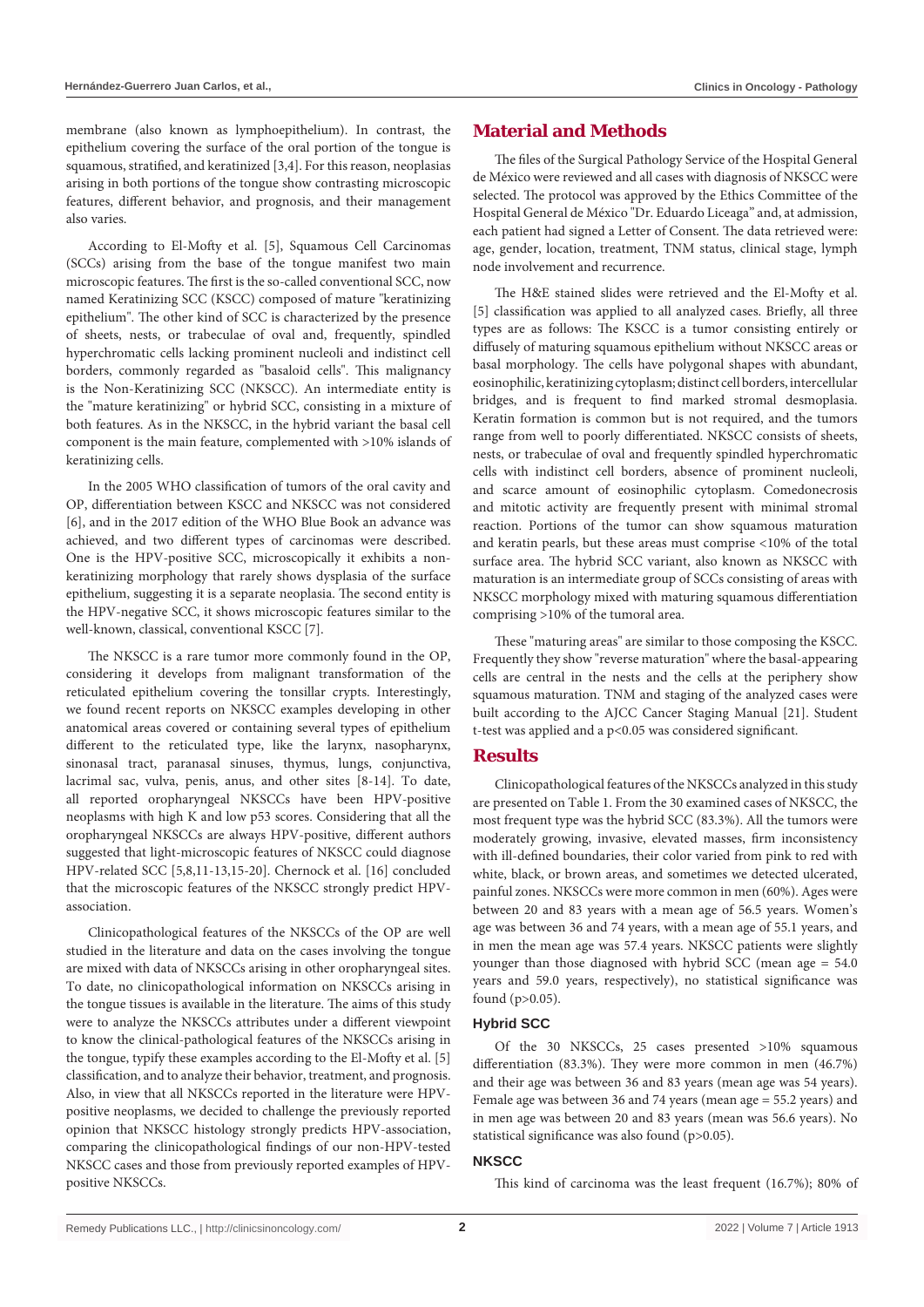**Table 1:** Patient and disease features of the analyzed NKSCC.

|                          | Hybrid SCC (%) | NKSCC (%) | Total (%) |
|--------------------------|----------------|-----------|-----------|
| Gender                   |                |           |           |
| Female                   | 11 (36.7)      | 1(3.3)    | 12 (40.0) |
| Male                     | 14/46.7)       | 4(13.3)   | 18 (60.0) |
| Age                      |                |           |           |
| <21                      | 2(6.7)         | 0(0.0)    | 2(6.7)    |
| 21-30                    | 0(0.0)         | 1(3.3)    | 1(3.3)    |
| 31-40                    | 2(6.7)         | 1(3.3)    | 3(10.0)   |
| 41-50                    | 3(10.0)        | 0(0.0)    | 3(10.0)   |
| 51-60                    | 7(23.3)        | 1(3.3)    | 8(26.6)   |
| 61-70                    | 6(20.0)        | 1(3.3)    | 7 (23.3)  |
| 71-80                    | 3(10.0)        | 1(3.3)    | 4(13.3)   |
| 81>                      | 1(3.3)         | 0(0.0)    | 1(3.3)    |
| UK                       | 1(3.3)         | 0(0.0)    | 1(3.3)    |
| Location                 |                |           |           |
| Tongue                   | 25 (83.3)      | 5(16.7)   | 30 (100)  |
| <b>FM</b>                | 8(26.7)        | 2 (6.7)   | 10 (33.3) |
| Gingiva                  | 1(3.3)         | 1(3.3)    | 2(6.7)    |
| <b>SMG</b>               | 6(20.0)        | 1(3.3)    | 7(23.3)   |
| Metastases               | 9(30.0)        | 1(3.3)    | 10 (33.3) |
| TNM                      |                |           |           |
| T1N0M0                   | 5 (16.7)       | 2 (6.7)   | 7(23.3)   |
| T2N0M0                   | 10 (33.3)      | 1(3.3)    | 11 (36.7) |
| T2N1M0                   | 2(6.7)         | 0(0.0)    | 2(6.7)    |
| T3N0M0                   | 1(3.3)         | 1(3.3)    | 2(6.7)    |
| T4N1M0                   | 1(3.3)         | 0(0.0)    | 1(3.3)    |
| T4N2M0                   | 6(20.0)        | 1(3.3)    | 7(23.3)   |
| Stage                    |                |           |           |
| 1                        | 5 (16.7)       | 2(6.7)    | 7(23.3)   |
| 2                        | 10 (33.3)      | 1(3.3)    | 11 (36.7) |
| 3                        | 3(10.0)        | 1(3.3)    | 4 (13.3)  |
| 4                        | 7(23.3)        | 1(3.3)    | 8(26.7)   |
| Treatment                |                |           |           |
| EB                       | 20 (66.7)      | 6(20.0)   | 26 (86.7) |
| <b>WR</b>                | 4 (13.3)       | 0(0.0)    | 4(13.3)   |
| <b>RES</b>               | 2(6.7)         | 0(0.0)    | 2(6.7)    |
| Hemiglosectomy           | 7(23.3)        | 0(0.0)    | 7(23.3)   |
| Glossectomy              | 6(20.0)        | (0.0)     | 6(20.0)   |
| <b>SMG Res</b>           | 7(23.3)        | 0(0.0)    | 7(23.3)   |
| <b>CLN Res</b>           | 9(30.0)        | 1(3.3)    | 10(33.3)  |
| Patients with recurrence | 16 (53.3)      | 1(3.3)    | 17 (56.7) |
| Recurrences              | 20 (66.7)      | 1(3.3)    | 22 (70.0) |

them were in men and their ages varied between 35 and 78 years with a mean age of 59 years. There was one female patient, 54 years of age; the age in men was between 35 and 78 years (mean age = 60.2 years).

#### **TNM status**

Most of the tumors (66.6%) were T1-T2, followed in frequency by T4 malignancies (26.7); 56.7% of the sample was T2-hybrid SCCs,

and this variant comprised 87.5% of the T4 cases. The tumors in men corresponded to 50% of the T4 group, 53.8% of the T2 neoplasms, and 16.7% of the T1 set of malignancies.

#### **Lymph node involvement (LNI)**

Of the 30 participating patients, 10 of them presented LNI (33.3%). LNI was slightly more frequent in men (60%), 80% of the implicated patients were older than 40 years. All the tumors with LNI were hybrid SCCs and they were 40% of all hybrid SCCs. All T4 cases (100%) exhibited LNI and only 11.8% of T2 malignancies developed LNI.

#### **Staging**

Patients in early stages of the disease (stages 1 and 2) corresponded to 60%, those in stage 4 were 26.7%, and individuals in stage 3 were 13.3%. Tumors in stage 2 (54.5%) were more frequently detected in women, and neoplasms in men were more commonly noticed in stage 1 (71.3%); statistical significance was encountered (p=0.03). Surprisingly, all stage 3 tumors (100%), and 50% of those in stage 4 were in men. Age of patients in stage 1 was between 36 and 78 years (mean age = 58.7 years), for stage 2 tumors it was from 40 to 70 years with a mean age of 58.5 years, patients age in the stage 3 varied from 61 to 83 years (mean age = 63.7 years). Interestingly, neoplasms in stage 4 were found at ages from 20 and 74 years, obtaining the lowest mean age (48.6 years). Statistical difference was found in the ages of patients in stage 4 ( $p<0.05$ ).

It is important to note that the youngest patients harbored stage 4 neoplasms. The most aggressive tumors were in T-3 and T4 (33.3%), all invaded the floor of the mouth, and seven of them were seen infiltrating the submandibular salivary gland (23.3%). Additionally, two tumors, invading de floor of the mouth, extended to the gingiva  $(6.7\%)$ .

Microscopic features. NKSCCs corresponded to a group with distinct morphologic characteristics with basal cell-like components being the main cytological feature (Figure 1). The neoplastic cells generally bear a striking resemblance to basal cells, forming sheets, nests, trabeculae, and cords surrounded by scant fibrous connective tissue stroma (Figure 2). Microscopically, in the NKSCC variant, these neoplastic cells were monomorphic, round, oval, and spindleshaped, showing scanty cytoplasm and ill-defined cellular limits. Their nuclei were hyperchromatic with an increased nucleuscytoplasm ratio and inconspicuous nucleoli (Figure 3). Mitotic figures and apoptotic bodies were detected, and comedonecrosis was



**Figure 1:** Histological section showing solid midi of malignant epithelial cells infiltrating the subepithelial stroma of the tongue. They are well limited by a thin pseudocapsule.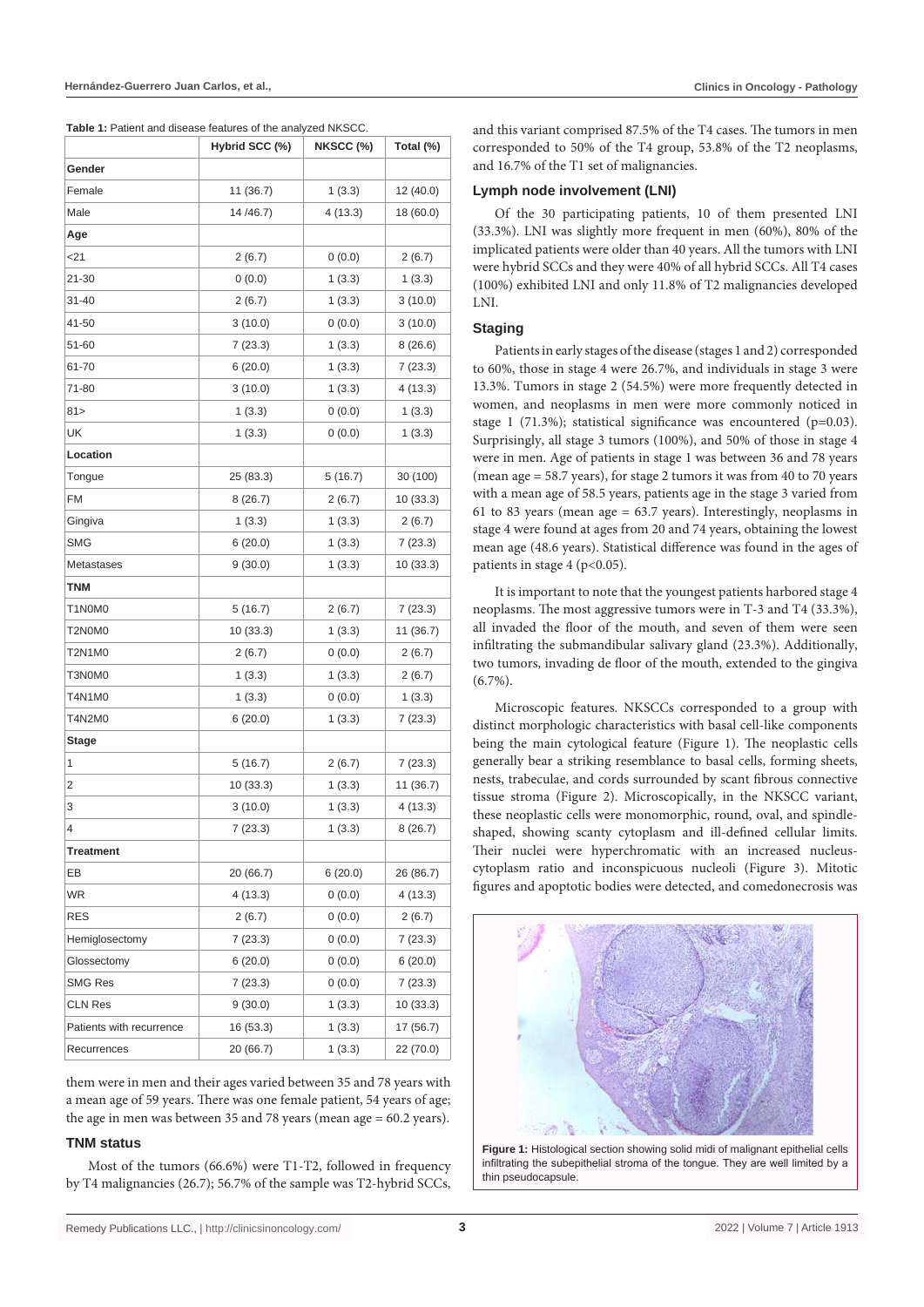

**Figure 2:** A solid neoplasm is observed constituted by cohesive epithelial cells with stromal infiltration. Cells have a basaloid aspect with scarce eosinophilic cytoplasm and a hyperchromatic and atypical nucleus.



**Figure 3:** Comedo-type necrosis in the central part surrounded by malignant epithelial cells scarcely differentiated without keratinization.



nuclei with heterochromatin, poorly apparent nucleoli and the presence of abnormal mitosis figures.

also found. Some areas had cells approaching cellular maturation, forming individual or small groups showing keratinization; keratin pearl formation was occasionally observed and, generally, these structures were insignificant or absent. Hybrid variants of the NKSCCs were analogous to the above-described neoplasms. The difference was their higher content of areas with maturing squamous differentiation comprising >10% of the whole tumoral area (Figure 4). These "maturing areas" were similar to those found composing the conventional type of SCC.

### **Treatment**

Surgical treatment was done in all patients (100%). Treatment

modalities varied from excisional biopsy, resection of the tumor, wide resection, hemiglossectomy and total glossectomy.

#### **Recurrence**

In the 30 analyzed cases, 22 recurrences appeared in 17 patients (56.7%), occurring between 7 and 167 months after primary surgical excision (mean  $= 60$  months).

One tumor was recurrent at first appointment in the hospital. Recurrences were more common in patients with hybrid SCCs (n=16; 94.1% of the recurrent tumors and 53.3% of all analyzed cases) than in patients with NKSCCs. The tumors recurred more frequently in men (64.7%) and were more frequent in patients older than 50 years (n=11; 64.7%). All recurrences developed in patients treated with excisional biopsy (no data on clinically free surgical margins was found).

#### **Discussion**

The NKSCC is a distinct clinicopathologic subtype of the SCC of the head and neck, it has a distinct basal cell morphology, stains diffusely and strongly with p16 antibodies, had a higher Ki 67 labeling index and a lower p53 reactivity score compared with the conventional KSCC of the head and neck [3,11,16-20,22,23]. During many years, misinterpretation of the NKSCC microscopic features with other small, basal cell-like composed malignancies of the OP occurred [21-24]. Features distinguishing NKSCC from these neoplasms are its more frequent development in younger, male patients; it is more common in the base of the tongue and palatine tonsils and apparently tobacco smoking and alcohol consumption do not appear to be important factors influencing its development [3,11,16-20,22,23].

These significant features were overlooked during a long time because when compared to the conventional KSCC, it has a monotonous microscopic appearance and superior response to treatment [21]. These features prevented its recognition as a distinct subtype of the head and neck SCC.

Epidemiological and clinicopathological data on NKSCCs developing in the tongue tissues are not available in the literature, since existing data are mixed with information from different parts of the OP. Only the El-Mofty and Patil report [20] distinguished the tonsillar tumors from the base of the tongue cases, but only age and gender of patients were reported. For this reason, results from that study were compared with data from reports of cases arising in distinct oropharyngeal subsites. From our study, the first unexpected finding was to observe that from the 30 analyzed cases, most tumors (83.3%) were hybrid SCCs. This finding is different from previously reported series, since in the NKSCCs were more common [3,14,16,18]. Agreeing with previously published reports [5,16,18-20], data from these 30 examined examples reveal that they were more commonly detected in men.

It is important to mention that the M:F rate varied greatly between our sample and the before mentioned studies. Mean age of the NKSCCs was 56.5 years and, surprisingly, it was slightly younger for male patients. Mean age for NKSCCs in this study was very similar to data previously published [16]. Likewise, mean age for NKSCCs in both genders was lower than that found in hybrid SCCs. Also, mean age in women with hybrid SCC was higher than that found in male patients.

Most analyzed tumors (66.7%) were in the early stage of malignant development (T1, T2) and one quarter was in T4. Interestingly, 56.7% of the T2 tumors were hybrid SCCS and this variant corresponded to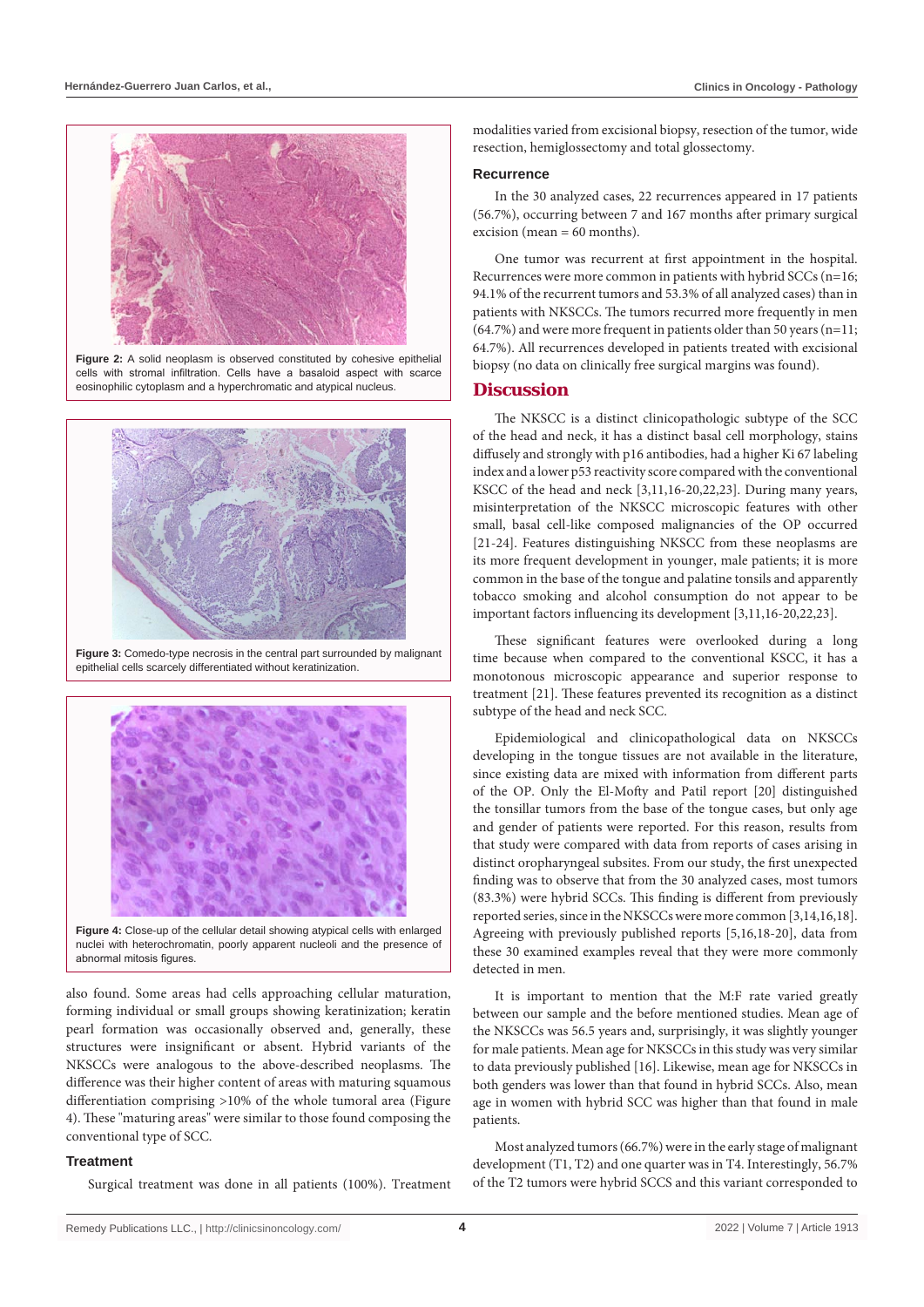87.5% of the T4 cases. In contrast, no T4-NKSCC was detected and all the T1-T2 tumors were NKSCCs (100%). Only one third of the tumors developed lymph node involvement (33.3%), all of them were hybrid SCCs. These findings support data previously reported [13], suggesting that NKSCCs are less aggressive neoplasms compared with hybrid SCCs.

Interestingly, 80% of the patients developing LNI were 40 years or older. In this study, 33.3% of the hybrid SCCs and 6.6% of the NKSCCs were in stages 3 and 4, suggesting that hybrid SCCs are more aggressive malignancies. In contrast, the Chernock et al. [15] study reported that 96.7% of the NKSCCs were in stages 3 or 4 and 98.4% of the hybrid SCCs were in the same stages. Results from both studies suggest that hybrid SCCs are more aggressive than NKSCCs, but comparing both data sets, Chernock et al. [15] cases presented a more aggressive behavior. These data also confirm that NKSCCs have a better prognosis; 56.7% of the patients developed 22 recurrences and 94.1% of these recurrent tumors were hybrid SCCs, supporting the proposal that hybrid SCCs are more aggressive than the NKSCCs and assigning better prognosis to NKSCCs. Of the recurrent tumors, 64.7% occurred in men, 64.7% of them developed in patients older than 50 years, and all recurrences were in patients treated by excisional biopsy. These findings suggest that gender, age, and treatment are important factors for recurrence.

The microscopic classification is simple and relatively straightforward. It also correlates well with HPV detection by ISH and p16 immunohistochemistry [5,19,20]; as shown, the accurate identification of the non-keratinizing morphologic features in oropharyngeal squamous cell carcinomas can be used as predictor of favorable clinical outcome [16]. The non-keratinizing morphology is significantly more likely to be HPV andp16 positive than KSCC, and to have better overall survival and disease specific survival [16,17]. However, the use of the histologic classification in determining HPV association has not gained widespread acceptance. This may be, in part, due to the lack of studies that correlate histologic features directly with patient outcome [16].

Chernock et al. [15] demonstrated that for SCC with NK morphology, adjuvant testing is not necessary as 100% are p16 positive, and that HR HPV-ISH status does not appear to further stratify tumor behavior [16]. This point of view is supported by results of numerous previous studies [5,8,11-13,15,17-20]. We agree with Chernock et al. [15] viewpoint, hoping that more information to pathologists will increase familiarity with the microscopic features of NKSCCs, which might lead to the use of simple light-microscopic examination as an integral part of the algorithm for the detection of HPV-related carcinomas.

It should be taken into a count that NKSCC present similar morphology to several malignant tumors of the oropharyngeal area, such as the basaloid SCC, undifferentiated carcinoma, small cell carcinoma, poorly differentiated SCC, NK-type of papillary SCC, metastatic small cell carcinomas from the lungs and other organs [21- 23], and a set of undiagnosed small cell tumors reported by Bishop and Westra [23]. These malignancies must be distinguished from NKSCC since their behavior and prognosis is different.

Results from this study strongly suggest that non-HPV tested NKSCCs displayed similar clinicopathological features and biological behavior to the HPV-positive NKSCCs. Our results support the Chernock et al. [15] conclusion that NKSCC microscopic features strongly predict HPV association.

# **Conclusion**

1) Clinicopathological features and behavior of NKSCCs without HPV tests were similar to those previously published with HPVpositivity. 2) Hybrid SCCs were more common than NKSCCs. 3) Only hybrid SCCs developed lymph node involvement. 4) NKSCCs have a less aggressive behavior and better prognosis than hybrid SCCs. 5) In this series, hybrid SCCs were the most frequent neoplasm. 6) NKSCC microscopic features could predict HPV association.

# **Acknowledgement**

The authors are very grateful to the medical and administrative personnel of the Hospital General de México "Eduardo Liceaga" for their support.

# **References**

- 1. Sloan P, Gale N, Hunter K, Longen M, Nylander K, Reibel J, et al. Malignant surface epithelial tumors. In: El-Naggar AK, Chan JKC, Grandis JR, Takata T, Slootweg PJ, editors. WHO Classification of Head and Neck Tumors. 4<sup>th</sup> Ed. IARC. Lyon. 2017:109.
- 2. Takata T, Slooweg PJ. Tumors of the oral cavity and mobile tongue. In: El-Naggar AK,Chan JKC, Grandis JR, Takata T, Slootweg PJ, editors. WHO Classification of Head and Neck Tumors. 4<sup>th</sup> Ed. IARC. Lyon. 2017:108.
- 3. [Lewis Jr JS, Khan RA, Masand RP, Chernock RD, Zhang Q, Al-Naief](https://pubmed.ncbi.nlm.nih.gov/22211374/)  [NS, et al. Recognition of nonkeratinizing morphology in oropharyngeal](https://pubmed.ncbi.nlm.nih.gov/22211374/)  [squamous cell carcinoma-a prospective cohort and interobserver](https://pubmed.ncbi.nlm.nih.gov/22211374/)  [variability study. Histopathology. 2012;60\(3\):427-36.](https://pubmed.ncbi.nlm.nih.gov/22211374/)
- 4. [Fossum CC, Chintakuntlawar AV, Price DL, Garcia JJ. Characterization of](https://pubmed.ncbi.nlm.nih.gov/27926789/)  [the OP: Anatomy, histology, immunology, squamous cell carcinoma and](https://pubmed.ncbi.nlm.nih.gov/27926789/)  [surgical resection. Histopathology. 2017;70\(7\):1021-9.](https://pubmed.ncbi.nlm.nih.gov/27926789/)
- 5. [El-Mofty SK, Zhang MQ, Davila RM. Histologic identification of Human](https://pubmed.ncbi.nlm.nih.gov/20614311/)  [Papillomavirus \(HPV\)-related squamous cell carcinoma in cervical lymph](https://pubmed.ncbi.nlm.nih.gov/20614311/)  [nodes: A reliable predictor of the site of an occult head and neck primary](https://pubmed.ncbi.nlm.nih.gov/20614311/)  [carcinoma. Head Neck Pathol. 2008;2\(3\):163-8.](https://pubmed.ncbi.nlm.nih.gov/20614311/)
- 6. [Barnes L, Eveson JW, Reichart P, Sidransky D. Pathology and genetics of](https://screening.iarc.fr/doc/BB9.pdf)  [head and neck tumours. IARC Press. Lyon; 2005.](https://screening.iarc.fr/doc/BB9.pdf)
- 7. Westra WH, Boy G, El-Mofty SK, Gillison M, Schwartz MR, Syrjanen S, et al. Squamous Cell Carcinoma, HPV-positive. In: El-Naggar AK, Chan JKC, Grandis JR, Takata T, Slootweg PJ, editors. WHO Classification of Head and Neck Tumors. Lyon, IARC Press. 2017.
- 8. Suster D, Pihan G, Mackinnon A, Suster S. Poorly differentiated nonkeratinizing squamous cell carcinoma of the thymus: Clinicopathologic and molecular genetic study of 25 cases. Am J Surg Pathol. 2018;42(9):1224- 36.
- 9. [Chen R, Ding Z, Zhu L, Lu S, Yu Y. Correlation of clinicopathologic](https://pubmed.ncbi.nlm.nih.gov/28964610/)  [features and lung squamous cell carcinoma subtypes according to the 2015](https://pubmed.ncbi.nlm.nih.gov/28964610/)  [WHO classification. Eur J Oncol. 2017;43\(12\):2308-14.](https://pubmed.ncbi.nlm.nih.gov/28964610/)
- 10. [Kiliç S, Kiliç SS, Kim ES, Baredes S, Mahmoud O, Gray ST, et al. Significance](https://pubmed.ncbi.nlm.nih.gov/28859244/)  [of human papillomavirus positivity in sinonasal squamous cell carcinoma.](https://pubmed.ncbi.nlm.nih.gov/28859244/)  [Int Forum Allergy Rhinol. 2017:7\(10\):980-9.](https://pubmed.ncbi.nlm.nih.gov/28859244/)
- 11. [Zhang L, Lewis IS, El-Mofty SK, Gandhi M, Chernock RD. Nonkeratinizing](https://pubmed.ncbi.nlm.nih.gov/27492445/)  [squamous cell carcinoma in situ of the upper aerodigestive tract: An HPV](https://pubmed.ncbi.nlm.nih.gov/27492445/)[related entity. Head Neck Pathol. 2017;11\(2\):152-61.](https://pubmed.ncbi.nlm.nih.gov/27492445/)
- 12. [Afrogheh AH, Jakobiec FA, Hammon R, Grossniklaus HE, Rocco J,](https://pubmed.ncbi.nlm.nih.gov/26735858/)  [Lindeman NI, et al. Evaluation for high-risk HPV in squamous cell](https://pubmed.ncbi.nlm.nih.gov/26735858/)  [carcinomas and precursor lesions arising in the conjunctiva and lacrimal](https://pubmed.ncbi.nlm.nih.gov/26735858/)  [sac. Am J Surg Pathol. 2016;40:519-28.](https://pubmed.ncbi.nlm.nih.gov/26735858/)
- 13. [Huang SH, Perez-Ordonez B, Liu FF, Waldron J, Ringash J, Irish J, et al.](https://pubmed.ncbi.nlm.nih.gov/20950953/)  [Atypical clinical behavior of p16 confirmed HPV related oropharyngeal](https://pubmed.ncbi.nlm.nih.gov/20950953/)  [squamous cell carcinoma treated with radical radiotherapy. Int J Radiat](https://pubmed.ncbi.nlm.nih.gov/20950953/)